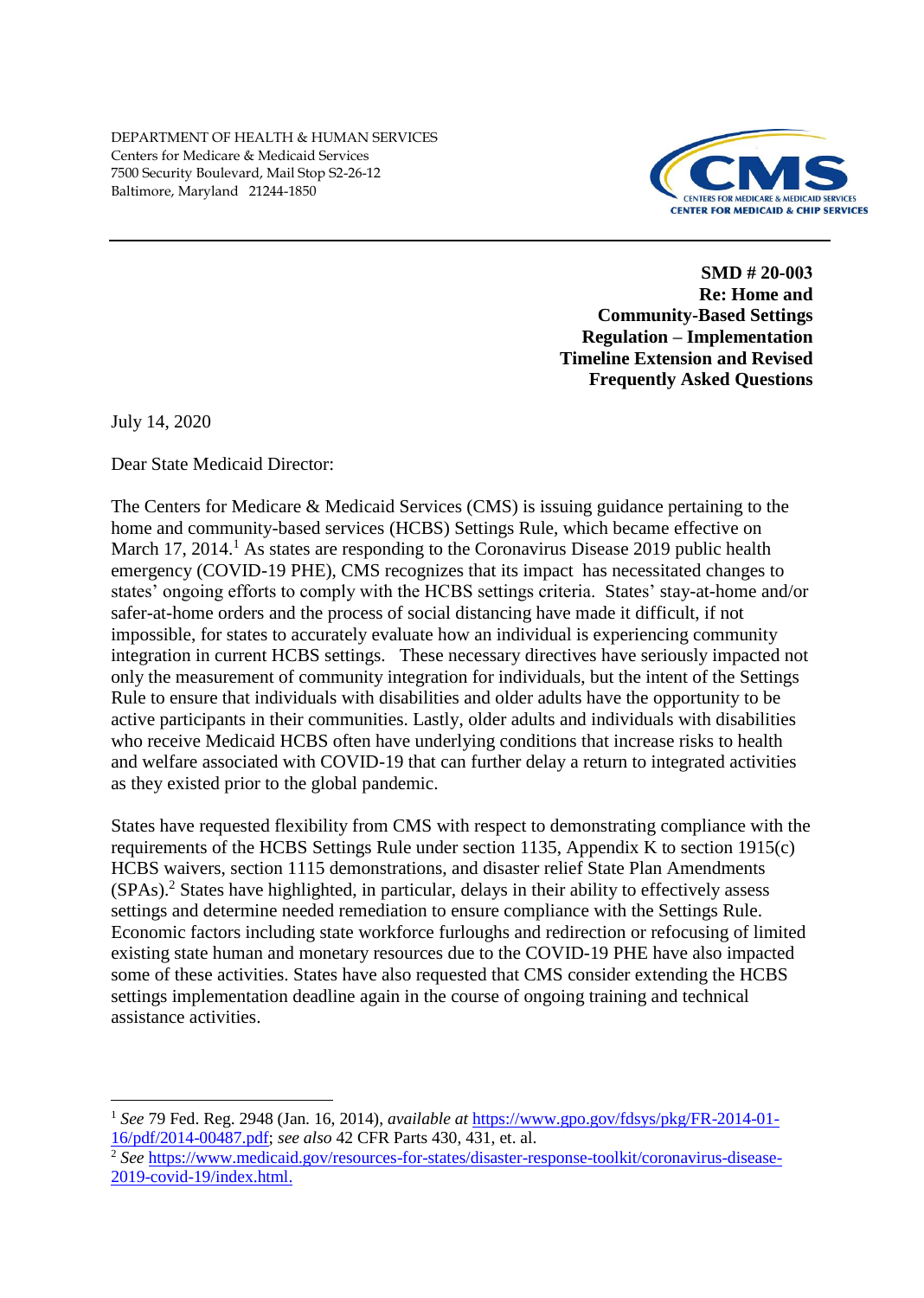On May 9, 2017, in recognition of the reform efforts underway across the country, CMS issued guidance<sup>3</sup> extending the timeframe for states to demonstrate compliance with the settings requirements to March 17, 2022. This extension permitted states and providers an additional three years to demonstrate true community integration of individuals receiving Medicaid HCBS. In light of impacts discussed above from COVID-19, and to ensure the continued delivery of quality Medicaid HCBS to beneficiaries, CMS will allow states an additional year, through March 17, 2023, to complete implementation of activities required to demonstrate compliance with the settings criteria.

CMS also issued a State Medicaid Director Letter on March 22, 2019 (SMD #19-001),<sup>4</sup> that included Frequently Asked Questions (FAQ) to discuss settings identified by the regulation as being presumed to have the qualities of an institution that the state identifies for a heightened scrutiny review by CMS. States have been unable to complete settings assessments and implement remediation plans due to COVID-19 and have requested an extension to relevant deadlines to demonstrate compliance with these settings and/or submit heightened scrutiny evidence packages to CMS for review. Therefore, CMS is extending the timeframes identified in relevant FAQs an additional year through this letter. The revised FAQs are attached.

Under these revised FAQs, if a state determines that a setting that isolates individuals from the broader community has implemented remediation strategies that brought the setting into compliance with the settings criteria by July 1, 2021**,** then that setting will not need to be submitted to CMS for a heightened scrutiny review. Additionally, states may submit to CMS isolating settings that have not completed necessary remediation for a heightened scrutiny review no later than October 31, 2021, which is an additional year from the original timeline.

CMS requests that information on settings located in the same building as a public or private institution or on the grounds of or adjacent to a public institution be submitted for heightened scrutiny no later than March 31, 2021.

Given the impact of the COVID-19 PHE, states are strongly encouraged to use this extra year to evaluate how the provision of Medicaid-funded HCBS fulfills larger public health priorities and advances the tenets of beneficiary autonomy and community integration. HCBS are a key feature of state efforts to offer a meaningful choice to beneficiaries on where to live and how to receive services, and in state compliance with the Americans with Disabilities Act and the *Olmstead v. L.C.<sup>5</sup>* Supreme Court decision. As states continue to examine their array of HCBS as part of strategies to recover from the COVID-19 PHE, the availability of personcentered, individualized supports will take on even greater importance. States are encouraged to use this additional year to develop short and long-term strategies for increasing the capacity of these supports. In light of the risks associated with congregate settings and COVID-19, states may wish to give particular priority to those provisions of the rule regarding making available non-disability specific settings among the range of options available to individuals with disabilities, including to individuals currently residing in disability-specific congregate settings (for whom transition supports may be necessary to make the option available).

<u>.</u>

<sup>3</sup> *Available at* [https://www.medicaid.gov/sites/default/files/federal-policy](https://www.medicaid.gov/sites/default/files/federal-policy-guidance/downloads/cib050917.pdf)[guidance/downloads/cib050917.pdf.](https://www.medicaid.gov/sites/default/files/federal-policy-guidance/downloads/cib050917.pdf)

<sup>4</sup> *Available at* [https://www.medicaid.gov/sites/default/files/Federal-Policy-](https://www.medicaid.gov/sites/default/files/Federal-Policy-Guidance/Downloads/smd19001.pdf)[Guidance/Downloads/smd19001.pdf.](https://www.medicaid.gov/sites/default/files/Federal-Policy-Guidance/Downloads/smd19001.pdf)

<sup>5</sup> 527 U.S. 581 (1999).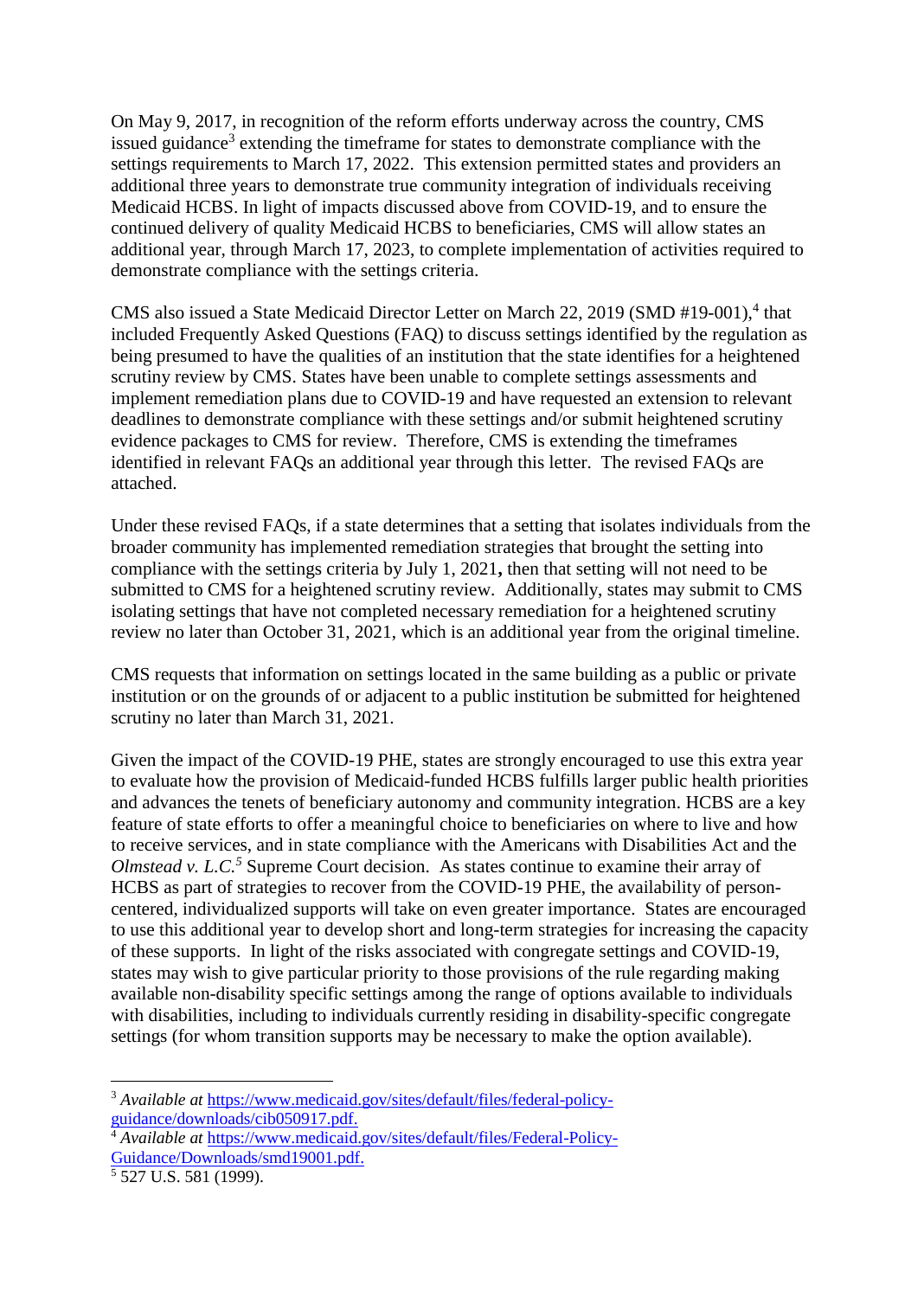Several states have also expressed a desire to engage with CMS to further enhance rebalancing efforts, lessening reliance on institutional settings in the provision of long-term care, due to the disproportionate impact of COVID-19 in nursing facilities and other institutions. The additional year will also free-up state resources that may be used in furtherance of these pursuits.

Lastly, acknowledging that states are and will continue to be faced with a backlog of actions as a result of COVID-19, states are encouraged to work consistently on their HCBS settings compliance activities between now and March 17, 2023. CMS continues to expect that states will demonstrate progress toward compliance throughout the transition period. This will avoid a last-minute build-up of actions and decisions, and ensure adequate engagement of stakeholders throughout the transition period as states finalize and implement their vision for HCBS provision.

CMS remains steadfast in its commitment to continue to provide technical assistance to states and other stakeholders to identify implementation approaches that ensure provision of Medicaid services in a manner consistent with program requirements. If you have any questions regarding the information in this letter, please contact Michele Mackenzie, Technical Director, in the Disabled and Elderly Health Programs Group, by email at [Michele.MacKenzie@cms.hhs.gov.](mailto:Michele.MacKenzie@cms.hhs.gov)

Sincerely,



Calder A. Lynch Deputy Administrator and Director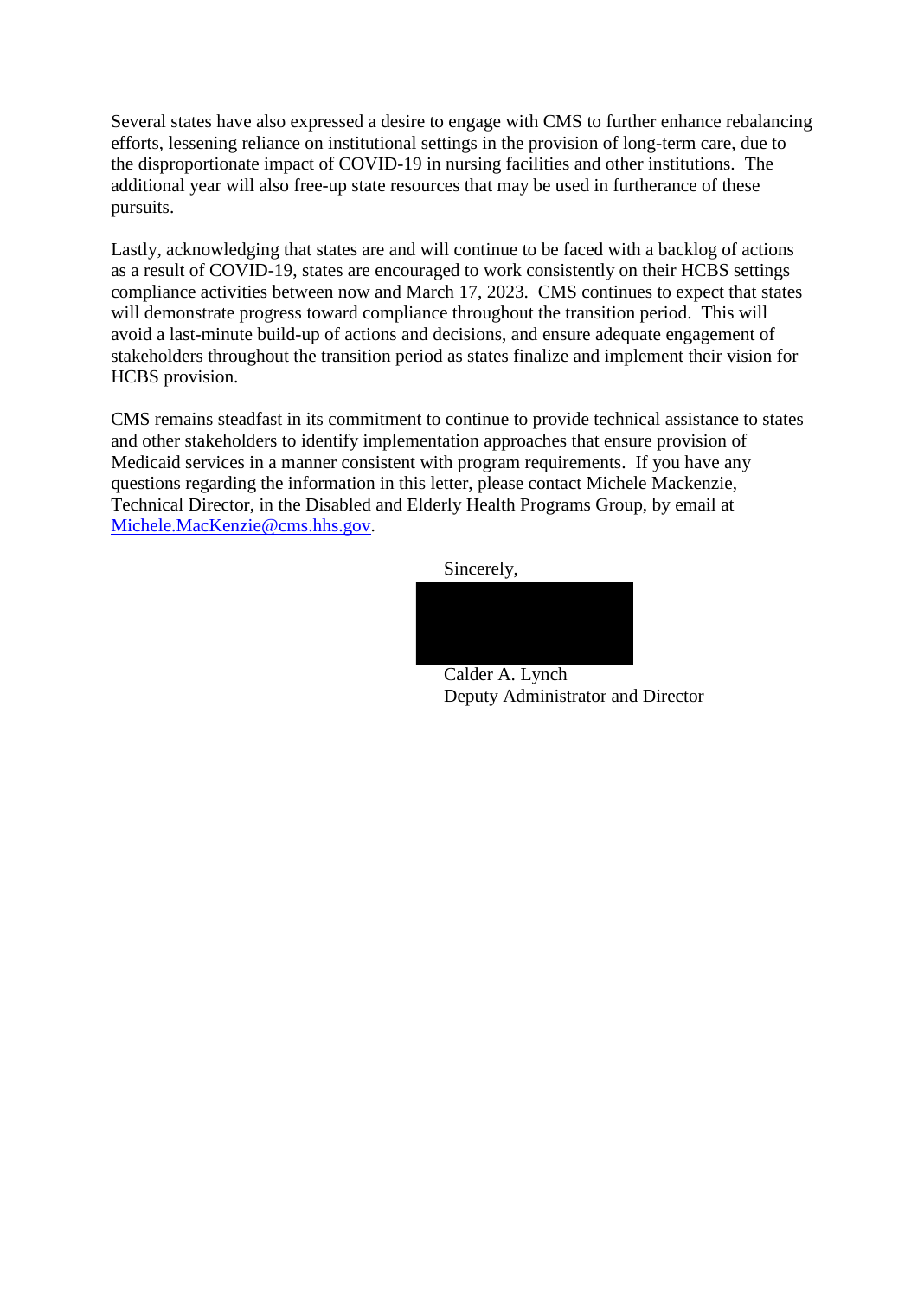## **Frequently Asked Questions: HCBS Settings Regulation Implementation and Heightened Scrutiny Reviews of Presumptively Institutional Settings: July 2020 Update**

1. **Question:** What is the new deadline for states to assure that all settings are in compliance with the home and community-based services (HCBS) settings criteria?

**Answer:** States have been granted an additional year to demonstrate compliance and should ensure all settings are in full compliance with the HCBS settings criteria by March 17, 2023. This date to demonstrate compliance replaces the March 17, 2022 timeline included in CMS guidance issued May 9,  $2017<sup>1</sup>$  $2017<sup>1</sup>$  $2017<sup>1</sup>$  Several states have requested an extension to demonstrate compliance with the HCBS settings criteria due to an inability to complete site-specific assessment and remediation activities due to the COVID-19 public health emergency (PHE).Social-distancing requirements in response to the PHE are resulting in the inability to complete activities outlined in approved statewide transition plans and/or activities required to obtain final approval of those plans.

During this extension, CMS urges states to continue to identify settings in need of remediation and work on the development, approval and implementation of their Statewide Transition Plans, including close consultation with relevant stakeholders. In light of the risks associated with congregate settings during the COVID-19 PHE, states may wish to give particular priority to those provisions of the rule regarding making available non-disability specific settings among the range of options available to individuals with disabilities, including to individuals currently residing in disabilityspecific congregate settings (for whom transition supports may be necessary to make the option available).

In addition, CMS reminds states that they continue to have independent obligations to comply with the Americans with Disabilities Act, Section 1557 of the Affordable Care Act, and Section 504 of the Rehabilitation Act, including their requirements under Olmstead v. L.C.<sup>[2](#page-3-1)</sup>, which remain in effect during this public health emergency. Technical assistance is available from the HHS Office for Civil Rights and the Department of Justice Civil Rights Division.

2. **Question**: What assistance is available to states to address the impact of the COVID-19 PHE on statewide transition plan activities?

 $\overline{\phantom{a}}$ 

<span id="page-3-0"></span><sup>&</sup>lt;sup>1</sup> https://www.medicaid.gov/sites/default/files/federal-policy-guidance/downloads/cib050917.pdf

<span id="page-3-1"></span><sup>2</sup> Under title II of the ADA and *Olmstead* v. *L.C.*, the unjustified isolation of individuals with disabilities constitutes unlawful discrimination. States are required to provide community-based treatment where such treatment would be appropriate, the affected person does not oppose such treatment, and the treatment can be reasonably accommodated. Further information on state obligations under *Olmstead* can be found at [https://www.ada.gov/olmstead/q&a\\_olmstead.htm.](https://www.ada.gov/olmstead/q&a_olmstead.htm)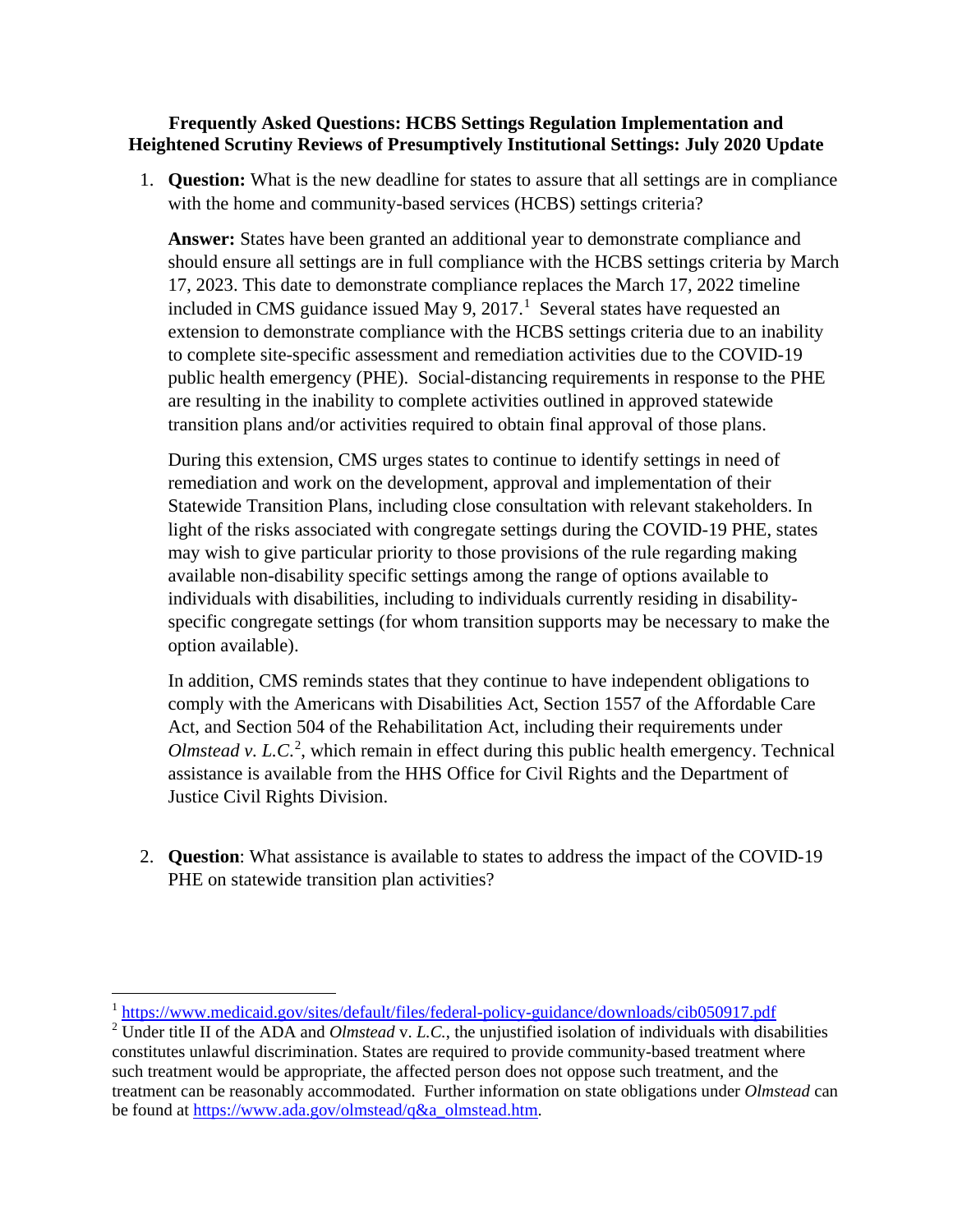**Answer:** States can review up-to-date guidance on flexibilities available for the delivery of HCBS on the CMS website. [3](#page-4-0) States can also avail themselves of individual and small group technical assistance from CMS, including alternative ways to gather site-specific assessment data and conduct validation activities. CMS also is available to offer assistance with approaches to gather information from beneficiaries and other stakeholders when face-to-face contact is impacted by state or local restrictions due to the COVID-19 PHE.

3. **Question:** Given the extension of the deadline to assure full implementation of the settings criteria to March 17, 2023, when will states be required to submit heightened scrutiny packages for settings that have the effect of isolating Medicaid HCBS beneficiaries from the broader community?

**Answer:** If the state determines, through their assessment and validation activities, that a setting that isolates individuals from the broader community has implemented remediation strategies to bring the setting into compliance with the settings criteria by the new timeline of July 1, 2021, the setting will not need to be submitted to CMS for heightened scrutiny review. This replaces the original date published in the March 2019 FAQs. [4](#page-4-1) However, states should continue to provide information to the public about how those settings have overcome the presumption and comply with the settings criteria, in accordance with the parameters of questions 4 and 7 of the March 2019 FAQs.

Any settings that meet the criteria in question 2 of the March 2019 FAQs of having the effect of isolating Medicaid beneficiaries from the broader community, and have not come into compliance with the regulatory criteria by July 1, 2021, should be posted for public comment with the remediation plan to comply with the settings criteria by March 17, 2023 in accordance with question 8 of the March 2019 FAQs. For these settings, CMS requests that states submit information for a heightened scrutiny review no later than October 31, 2021, which also represents an additional year beyond the original timeline.

*The above dates replace prior guidance given in FAQ 4 of the March 2019 FAQs (SMD #19-001) issued on this subject. The deadlines by which states can work with settings that isolate Medicaid beneficiaries from the broader community to implement remediation and demonstrate compliance have been revised.* 

4. **Question:** What is the timeline to submit all other settings that are presumed to be institutional according to the HCBS settings rule<sup>[5](#page-4-2)</sup> (i.e., settings that are located in the

 $\overline{\phantom{a}}$ 

<span id="page-4-0"></span><sup>&</sup>lt;sup>3</sup> Available at [https://www.medicaid.gov/resources-for-states/disaster-response-toolkit/coronavirus](https://www.medicaid.gov/resources-for-states/disaster-response-toolkit/coronavirus-disease-2019-covid-19/index.html)[disease-2019-covid-19/index.html.](https://www.medicaid.gov/resources-for-states/disaster-response-toolkit/coronavirus-disease-2019-covid-19/index.html)

<span id="page-4-1"></span><sup>4</sup> *Available at* [https://www.medicaid.gov/sites/default/files/Federal-Policy-](https://www.medicaid.gov/sites/default/files/Federal-Policy-Guidance/Downloads/smd19001.pdf)[Guidance/Downloads/smd19001.pdf.](https://www.medicaid.gov/sites/default/files/Federal-Policy-Guidance/Downloads/smd19001.pdf)

<span id="page-4-2"></span><sup>5</sup> *See* 42 CFR 441.301(c)(4), .530(a)(1), .710(a)(1).